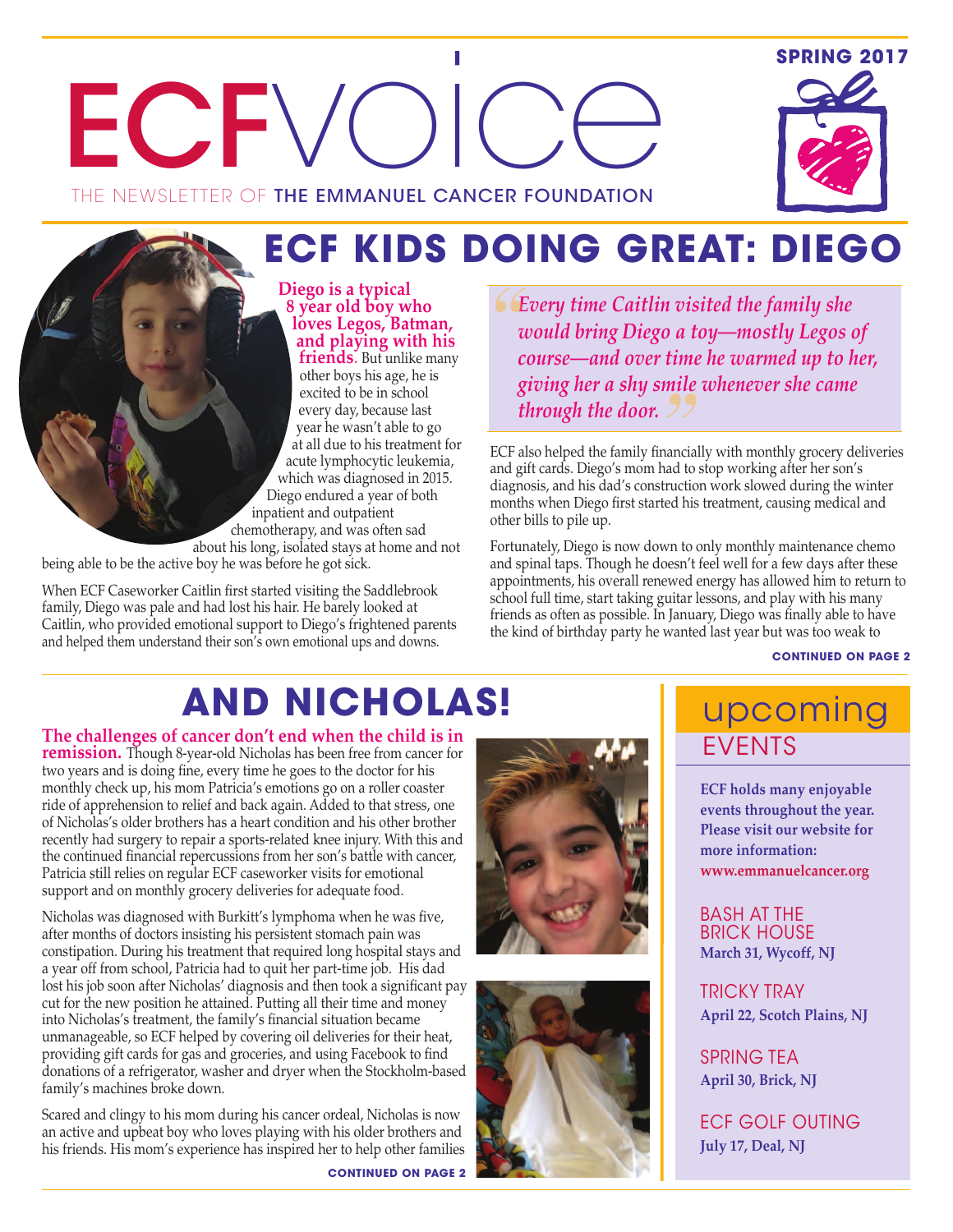## **r e f l e c t i o n s** FROM THE EXECUTIVE DIRECTOR



## SoMEoNE oNcE SaiD:

*"Coming together is a beginning; keeping together is progress; working together is success."*

Full-circle. Before embarking on my new journey with ECF one year and 8 months ago, I spent the better part of 21 years as the Eastern Regional Director. I was involved in the ins and outs, ups and downs of the family service portion of ECF. I was always on the search for another food drive, another Wish List Donor, someone to adopt birthdays or folks to fulfill the many concrete needs our families have.

After becoming Executive Director, I threw myself into finding ways to expand our donor base, raise money for our Emergency Financial Assistance Fund, uncover new ways to reach more families…the administrative responsibilities are endless.

But a few weeks ago, I did a speaking engagement at Dialight, a local company, with the new Eastern Regional Director. During this speaking engagement, one of the employees turned out to be mom Leslie, featured on the next page of this newsletter. Her daughter, Tiffany, is a girl that I had come to know and love. Her passing was one of the saddest days of my life. Seeing Leslie again, and hugging her, brought back all the memories of all the children that I had worked with over the years. It reminded me of what is really important. Coming together, working together and keeping together. Coming full-circle. That is what Leslie and I did.

Joann

**JOANN PASSANTINO**

# **meet a board member:** JOEL MARKEL

## *To save a life " is to save the world,"*

says Joel Markel, past president of ECF and lifetime member of its board of directors. Joel lives by this credo, transforming a terrible tragedy in his family into service to others.

In 1990, Joel's five-month-old son Ryan was diagnosed with a malignant liver tumor. He and his wife Stephanie spent months travelling to and from New Jersey to Children's Hospital of Philadelphia for Ryan's treatment, all the while caring for their other child, four-year-old Jimmy, who despite his young age was, according to Joel, deeply affected by his brother's illness. The hospital suggested they contact ECF to help them get through this unimaginably difficult time.

In addition to helping pay tolls incurred during the long daily rides to Philly, covering phone bills and getting kosher meals delivered to Stephanie during her stays with Ryan at the hospital, an ECF caseworker provided much needed emotional support. *"ECF was there for my whole family,"* said Joel. *"They offered emotional care for all of us parents and siblings."* After Ryan sadly passed away at 11 months old, Joel and Stephanie promised themselves they would pay ECF back for assisting them during their ordeal. He first went on the organization's service committee, was nominated to the board, and then served as president from 2011 to 2016. He has generously offered his expertise, resources and compassion to ECF for over 25 years.

In the wake of the family's grief, Joel also turned his attention to the idea of helping others who were experiencing the same pain his family went through. *"Shortly after* losing my son, I tried to start a support group for fathers who had lost children. But I saw there *was little interest among men to share their feelings."* Looking around for other ways to channel his desire to help others, an opportunity came up to purchase a small home health care agency. Joel jumped on the chance, as he had found it difficult to find qualified and committed caregivers who could tend to his family's needs. Joel turned this small agency into Preferred Home Health Care and Nursing Services, a leading provider of medical and non-medical home health care in New Jersey and Pennsylvania.

But Joel doesn't stop at running a successful business and supporting nonprofits. He is also the host of a syndicated radio program, "Preferred Company," heard on a number of stations in New Jersey and New York, as well as the executive producer of a recent film *Oro Macht Frei*, a documentary about the Italian Jewish experience during the Holocaust that has been screened in Italy and numerous film festivals across North America. Joel and his wife live in Morganville, though he is originally from Brooklyn.

*I serve on other nonprofit boards, but ECF has a special place in my heart.*

# **CREATE YOUR CHARITABLE LEGACY**

a simple, flexible and versatile way to ensure EcF can continue our work for years to come is a gift in your will or living trust, known as a **CHARITABLE BEQUEST**. please consider including a bequest to EcF in your estate plan.

**For more information, call (908) 322-4323 ext. 15.**

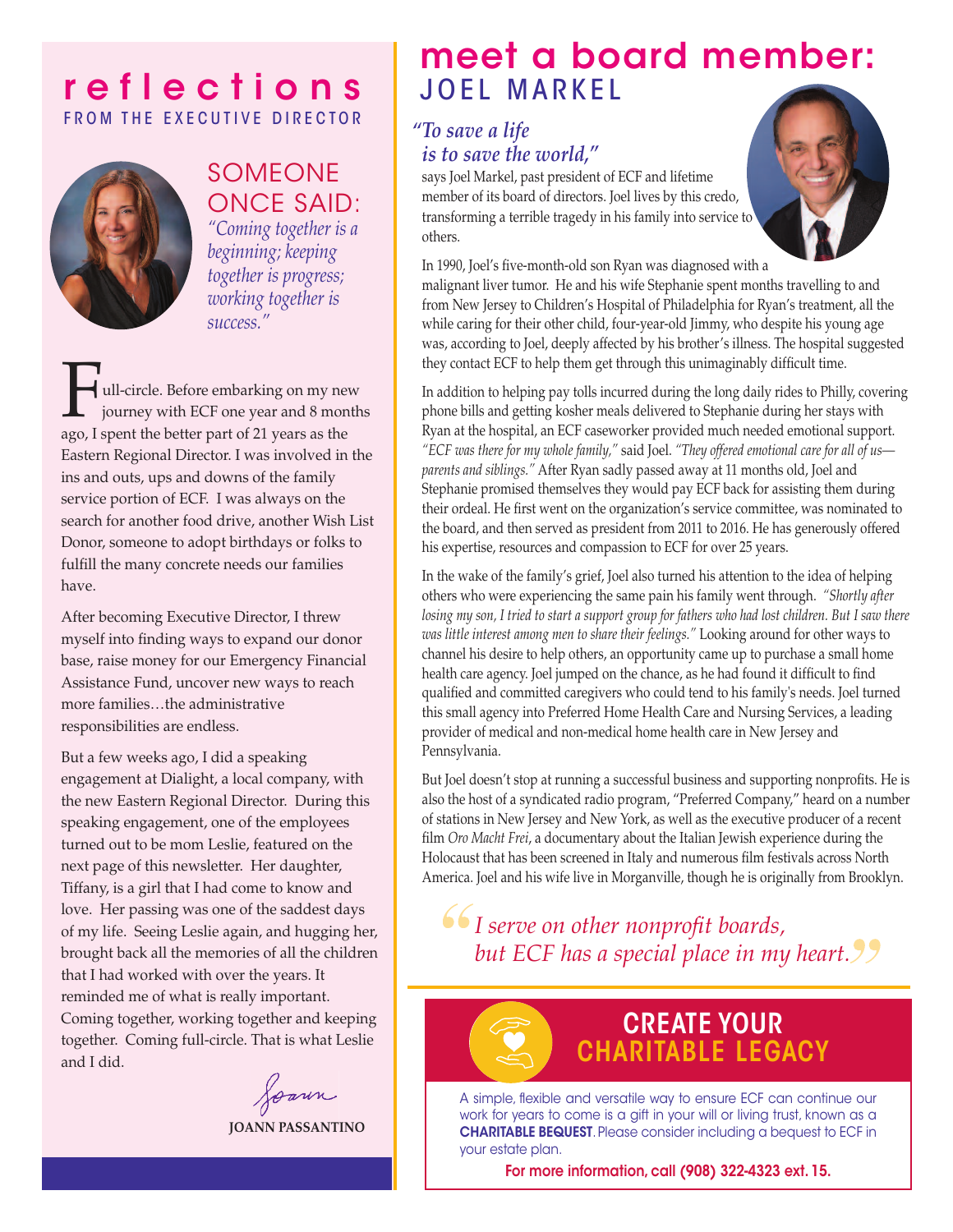# **ECF MOM GIVES BACK IN MEMORY OF HER DAUGHTER**

When Tiffany Jean Berger was a teenager and terminally ill with cancer, she wasn't afraid for herself, but afraid for her mom, worried about leaving her mother all alone without her. That was the kind of person Tiffany was — bubbly, helpful, loving, always with a smile on her face, despite her grueling nineyear battle with cancer. *"She was my best friend,"* said her mother, Leslie, who says she has never stopped missing her daughter since she passed away in August 2003 at

the age of 21. *"To get through it you have to live day to day and help whoever you can,"* said Leslie, who has been doing just that by giving back to ECF — which helped her and Tiffany during their ordeal — through her company, Dialight, a commercial lighting firm where she has worked as a credit analyst for almost thirty years.

*ECF was so important to me and Tiffany. Thanks to them, Tiffany had wonderful birthdays and holidays.*

ECF also donated a car to Tiffany when she turned 17 and provided other financial as well as emotional support. *"When your kid is sick you are oblivious to the world around you and think you don't need any help,"* said Leslie, who as a single mom working full time quickly realized that she did need help. By the time 12-year-old Tiffany's Stage 4 Hodgkin's Lymphoma was diagnosed in 1994, the cancer had already spread to her chest, underarms and groin area.

What followed was a series of highs and lows, months of chemotherapy and radiation, grateful remissions followed by devastating relapses. She had two exhausting bone marrow transplants, each requiring six weeks of isolation only seeing her mom and a litany of nurses and doctors. Leslie remembers that one Christmas after a transplant, Tiffany's only contact with the outside world was a little window on the door where she could see Santa making visits to other children in the hospital. Leslie felt that Tiffany was never the same after the transplants, using a wheelchair much of the time, needing help with daily tasks, and suffering painful recurring episodes of shingles and pancreatitis.

But Tiffany remained cheerful and focused on trying to have as normal a teenage life as she could. She attended four years of high school, though only for a few hours a day. She loved the computer she got from Make A Wish Foundation and playing with her three cats Kalee Cat, Dexter and Little Charlie. Even though Tiffany was often weak and had limited mobility, she and her mom liked to go to Great Adventure and sit on a bench and peoplewatch. And Tiffany had signed up to attend Brookdale College to study computers, which had become her passion. Unfortunately, soon after her high school graduation, Tiffany's cancer returned and she went on another grueling treatment regimen that kept her from starting college.

In 2003, Tiffany was back in the hospital. A large tumor in her stomach had ruptured. Her mom sat with her for four days until she died on August 26. *"I felt she was comforted at the end when I told her that grandma and her uncle would be waiting for her in heaven, but that her two cats would push them out of the way to see her first."*

For a long time, Leslie lost touch with ECF. Then last fall she was cleaning out a box and found an old ECF newsletter that featured a story on Tiffany. The next day Leslie brought that newsletter to work and showed it to her



coworkers with the idea of getting the company involved in helping other families that were going through the same pain and difficulty she had experienced. Inspired by Leslie's story, Dialight decided to "adopt" an ECF family whose teenage daughter Mckenzy was battling cancer. Leslie and her company donated everything on Mckenzy's and her three siblings' wish list, as well as gift cards for the parents. The dad fought back tears when he saw the overflowing trunk full of gifts being delivered to his family.

ECF decided to honor Leslie and Dialight as *Business of the Year* at our Crystal Gala on March 18 and conspired with Leslie's colleagues to surprise her one day recently with this award prior to the event. ECF Executive Director Joann Passantino remembers how Leslie walked into the Dialight conference room expecting a regular staff meeting and how she was confused to see the ECF logo projected on the wall. *"When I walked towards her, Leslie's whole face changed and she fell into my arms crying and hugging me,"* said Joann. *"She just kept saying she couldn't believe it. Everyone in the room cried."* Leslie went on to tell her coworkers how much ECF meant to her and Tiffany and about all the many things they provided that most people don't consider as vital needs for families facing cancer--money for gas, food for the parents to eat while in the hospital, and supplies for kids using feeding tubes. Leslie keeps the award on her desk, and it reminds her of how generously Dialight stood behind her over the years when she was caring for Tiffany.

Leslie now lives in Toms River with eight cats, who she credits with inspiring her to keep going. *"Tiffany loved cats and would want me to take the best care of them,"* she says. Leslie continues honoring Tiffany's memory not only by providing joy to other ECF families, but through activities on behalf of other organizations focused on children. Leslie recently took part in the "Seaside Heights Polar Plunge" benefitting the Special Olympics. She was the only woman on her 10-person team, whose brief dip in what Leslie calls "bearable" water raised over \$3,000 for the charity. *"I think this was the first time since losing Tiffany that I really enjoyed myself,"* said Leslie. *"I know in my heart she wanted me to have fun."*

## **t o y o u** FROM THE DEVELOPMENT & COMMUNICATIONS OFFICE



As I enter my second year at ECF, I continue to be astounded at two things: 1) The incredible strength and resilience of children facing cancer and 2) the amazing generosity of so many donors like yourselves wanting to make these kids' lives better.

The stories in this newsletter are not only meant to introduce you to ECF families, volunteers and fellow donors, but also to give you a sense of how much your support means to these families—and to ECF! We are grateful to all of you, including the following foundations and corporations that provided recent grant support:

Ameriprise Financial • The Arnold A. Schwartz Foundation • Automotive Masterminds • Benjamin Moore & Co. • Bristol-Myers Squibb • Builders' General Supply Company • Church & Dwight Employee Giving Fund • Coastal Community Foundation • Ellis Family Charitable Foundation • Gannett Foundation GMJ Investments, LLC •Hair Foundation • Investors Foundation • JENNJOE Fund of the Community Foundation of NJ • Jersey Shore Cross Fit • Johnson & Johnson Family Companies • Julie Dance, Inc. • New Jersey Multiple Listing Service, Inc. • Preferred Home Health Care & Nursing Services Rite Aid • Select Equity Group Foundation • St. Elizabeth's Church • Shapiro Family Foundation • Staples • The Hinman Foundation *Thomas and Mary Ann Tizzio Foundation • Thomas H. Hamilton Foundation • The Westfield Foundation*

**VICTORIA ARONOFF**